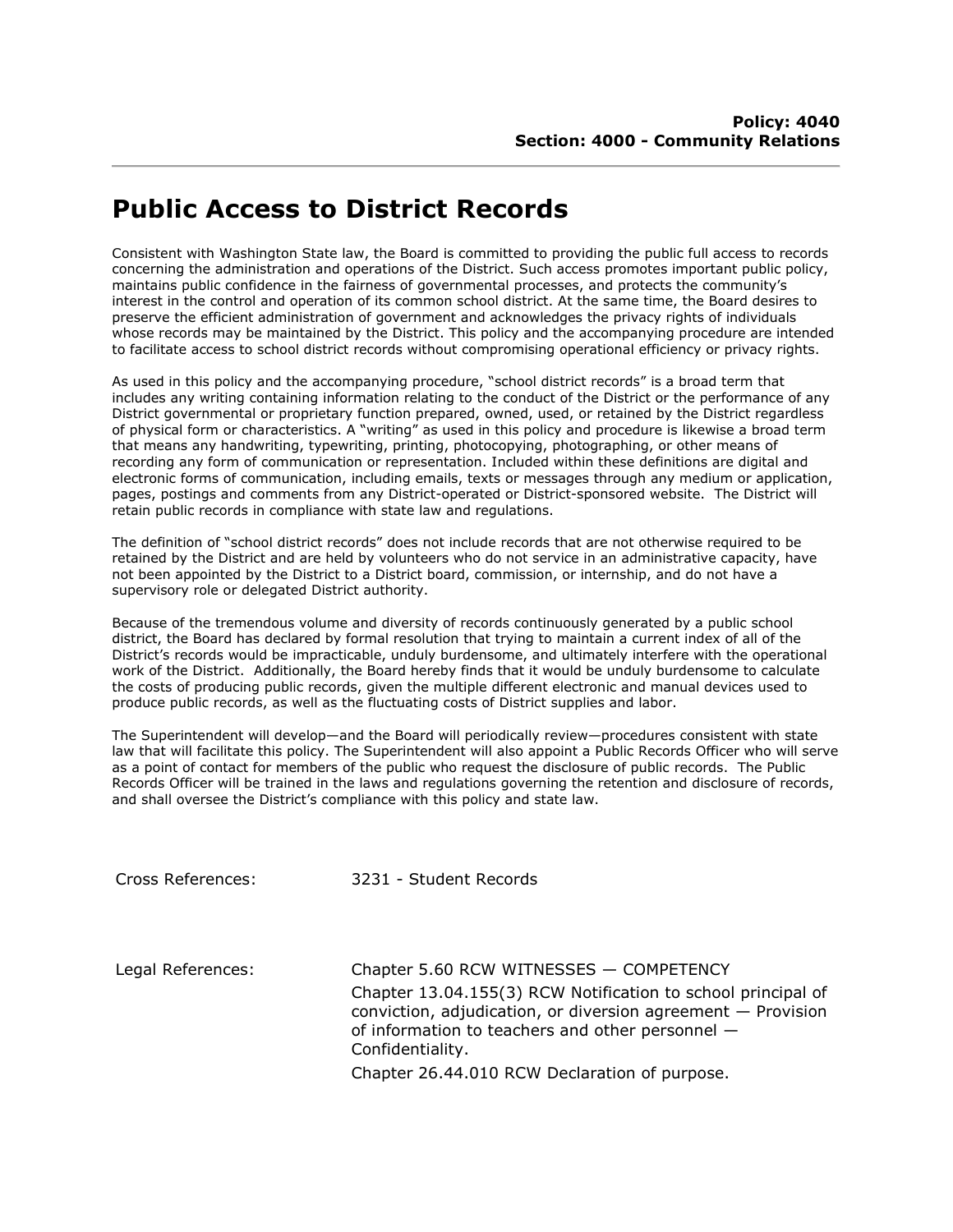Chapter 26.44.030(9) RCW Reports  $-$  Duty and authority to make  $-$  Duty of receiving agency  $-$  Duty to notify  $-$  Case planning and consultation — Penalty for unauthorized exchange of information — Filing dependency petitions — Investigations  $-$  Interviews of children  $-$  Records  $-$  Risk assessment process.

Chapter 28A.605.030 RCW Student education records — Parental review — Release of records — Procedure.

Chapter 28A.635.040 RCW Examination questions — Disclosing — Penalty.

Chapter 40.14 RCW Preservation and destruction of public records

Chapter 42.17A RCW Campaign Disclosure and Contribution Chapter 42.56 RCW Public Records Act

WAC 392-172A Rules for the provision of special education

Public Law 98-24, Section 527 of the Public Health Services Act, 42 USC 290dd-2

20 U.S.C. 1232g Federal Education Rights Privacy Act (FERPA)

20 U.S.C. 1400 et. seq. Individuals with Disabilities Education Act (IDEA)

42 U.S.C. 1758(b)(6)

34 CFR Part 300—ASSISTANCE TO STATES FOR THE EDUCATION OF CHILDREN WITH DISABILITIES

45 CFR Part 160—164—GENERAL ADMINISTRATIVE REQUIREMENTS, ADMINISTRATIVE REQUIREMENTS AND SECURITY AND PRIVACY

Management Resources: 2017 - July Issue

2015 - December Issue 2015 - April Issue 2012 - April Issue 2010 - February Issue Policy News, June 2006 Policy News, October 2005 Washington State Office of the Attorney General – Open Government Training Washington State Office of the Attorney General – Model Rules on Public Disclosure

Adoption Date: 08.28.2019